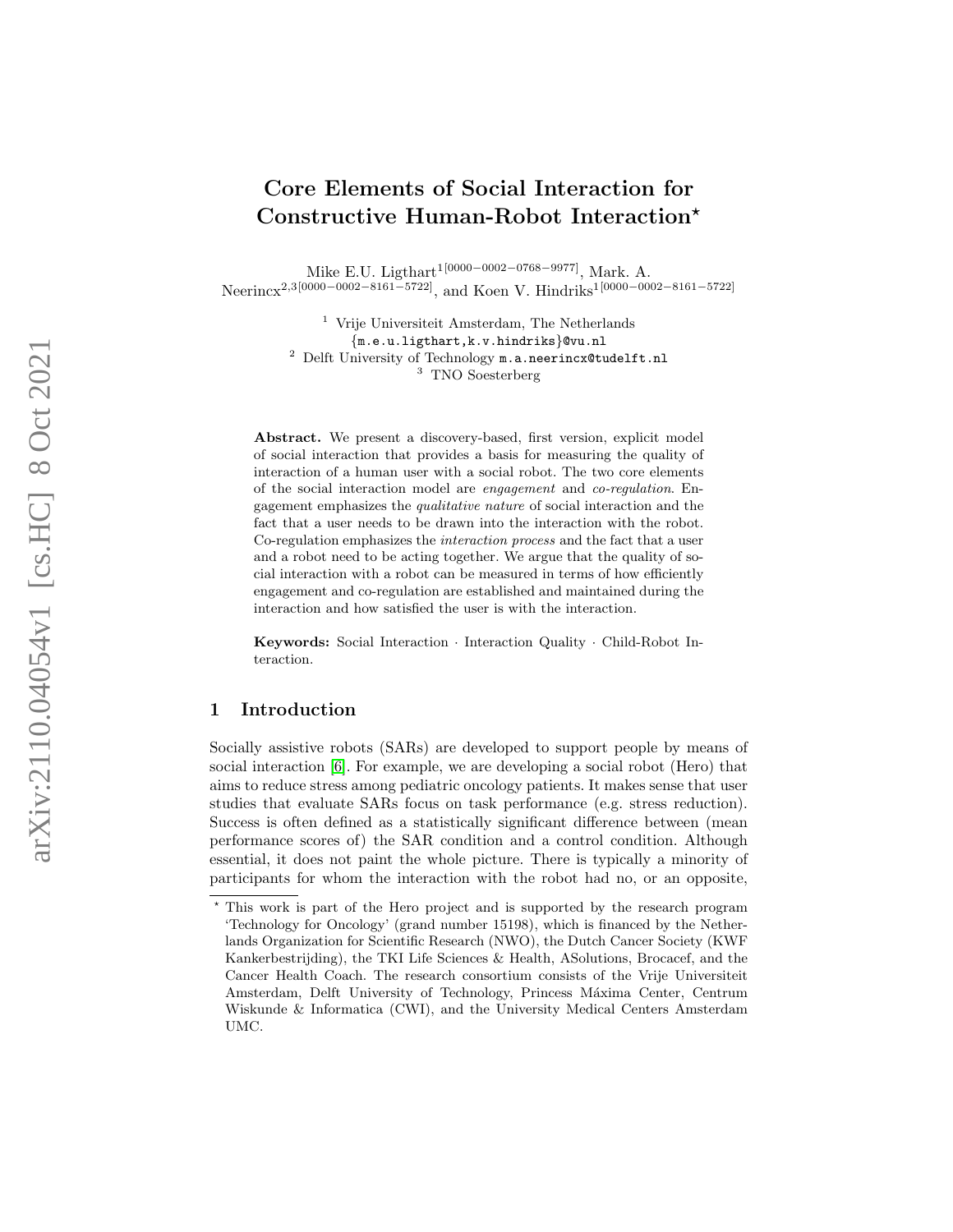effect. It is important to study these cases in order to make our socially assistive robots more inclusive.

In our studies we found several factors that influence the interpersonal differences in effectiveness. Factors that directly relate to the social interaction with a robot can have a significant impact on these differences. For example, the speed and intensity of the robot's speech and gestures [\[15\]](#page-7-1) or speech recognition performance [\[16](#page-7-2)[,17\]](#page-7-3). Other factors relate to user characteristics or (dynamic) contextual factors. For example, gender [\[16\]](#page-7-2)or too high expectations [\[14\]](#page-7-4). Our aim in this paper is to provide a perspective on social interaction with a robot that allows us to focus more on these social factors. Although effectiveness and task performance are important, we argue that how the interaction with a social robot is shaped and experienced by users is just as important. We believe that by systematically studying quality measures derived from a model of social interaction we will also be able to improve the interaction designs of our social robots.

Initial steps to develop a model for social interaction have been taken in the context of the Hero project. A model that provides a basis for measuring the quality of interaction between a user with a social robot. It this paper we present the results of that initial discovery-based research. The remainder of this paper is organized as follows. In Section [2](#page-1-0) we introduce the first version of the model and we discuss how it can be used to measure the quality of social interaction. In Section [3](#page-4-0) illustrate how the hero project informed the model formation process.

# <span id="page-1-0"></span>2 What is social interaction and how can it be measured?

Everybody has an intuitive understanding of what social interaction is. We engage in social interaction daily in numerous contexts. Examples of social interaction are taking a walk together, singing a duet, and having a conversation.[4](#page-1-1) Social interaction is studied in many different research areas ranging from biology to philosophy, all taking a different perspective on what social interaction is exactly. We argue that an explicit model is required in order to be able to both quantitatively and qualitatively measure the quality of social interaction of a user with a robot. In this Section we first present such a model which we then use to establish how we can measure the quality of social interaction.

# 2.1 Social Interaction

Fong et al. [\[7\]](#page-7-5) use the term socially interactive robots to "describe robots for which social interaction plays a key role". Typically, in the literature on social robots, lists of (human social) characteristics that such a robot should have are provided. Good examples are again Fong et al. [\[7\]](#page-7-5) and more recently Breazeal et al. [\[2\]](#page-7-6) who argue that a social robot should, for example, be able to express

<span id="page-1-1"></span><sup>4</sup> Bratman uses these three examples in [\[1\]](#page-7-7) as examples of what he calls 'modest sociality'.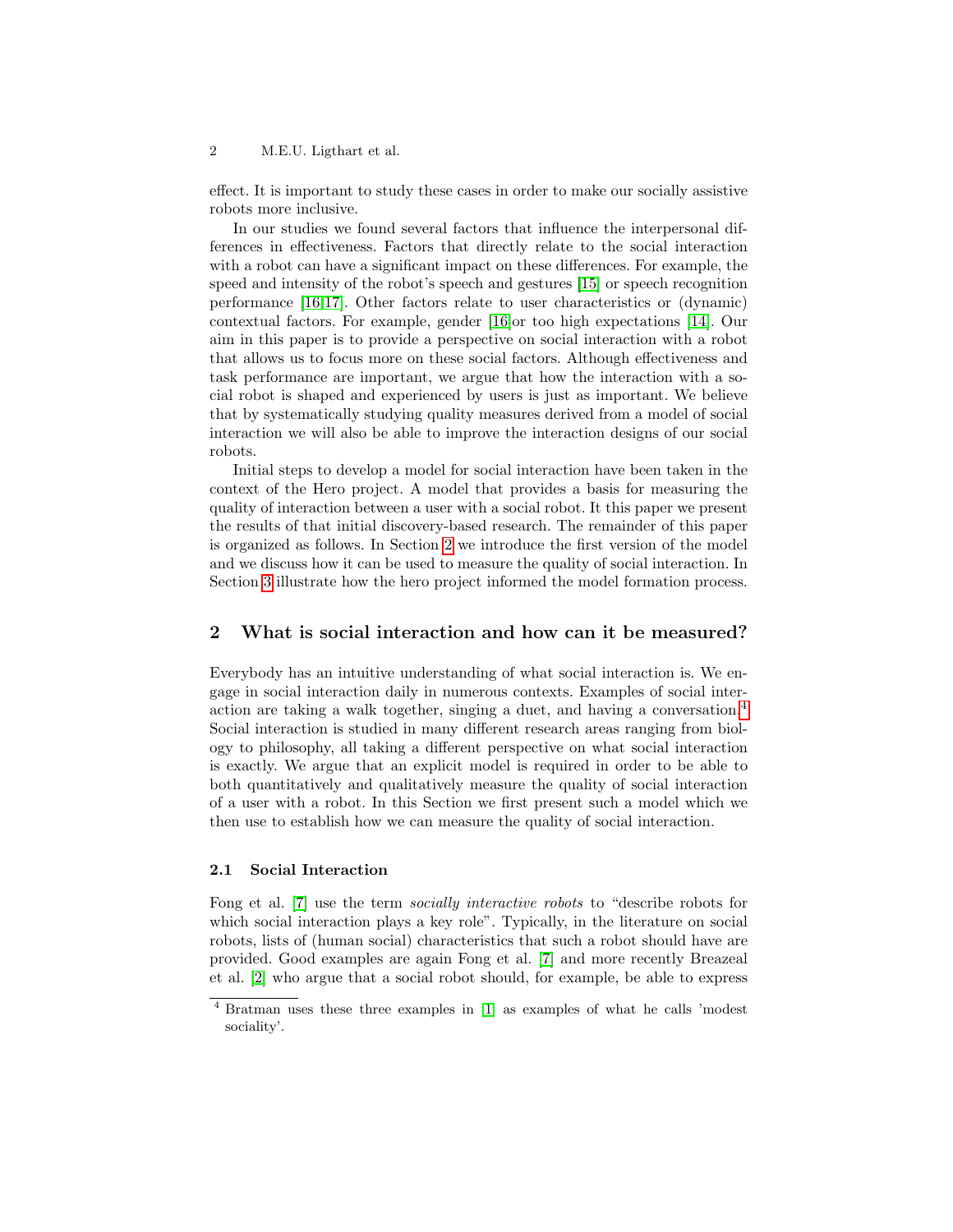and recognize emotions, to communicate naturally using nonverbal and verbal language, have a personality, and more. Such lists are in line with Dautenahahn  $[4]$  who states that artificial social intelligence refers to an instantiation of human-style social intelligence in artificial agents. Presumably these characteristics contribute to and enable humans to conduct social interactions. Such lists however do not explicitly define what social interaction is and how it can be differentiated from other types of interaction and therefore do not provide a good basis for establishing how to measure the quality of interaction. Also, we believe that the emphasis on human social characteristics does not help to clarify when we can qualify the interaction between a human user and a robot as social.

In many works that try to distinguish social interaction from other types of (natural) interaction requirements are identified that set social interaction apart. Philosophers such as Margaret Gilbert, for example, argue that parties to a social interaction such as walking together simultaneously pursue a joint goal and to achieve this goal jointly depend on each other, which creates shared agency [\[9,](#page-7-9)[10\]](#page-7-10). Social scientist James Coleman also emphasizes the interdependence of parties to a social interaction when he writes that "a minimal basis for a social system of action is two actors, each having control over resources of interests to the other." Erving Goffman [\[11\]](#page-7-11) emphasizes the reciprocal influence of individuals upon one another's actions when in one another's immediate physical presence, in the context of face-to-face interaction. Although these works identify essential elements that set social interaction apart from other types of interaction they do not provide much guidance on how to measure the quality of social interaction either.

An explicit model of social interaction should identify key components or the constitutive elements of what social interaction is. We use and base our own (simplified) definition on the work of De Jaegher, Di Paolo, and Gallagher [\[13\]](#page-7-12) who discuss and identify two such constitutive elements. According to De Jaegher, Di Paolo, and Gallagher, social interaction establishes a coupling between social actors that is engaging in nature "as it starts to 'takeover' and acquires a momentum of its own" [\[13\]](#page-7-12). Moreover, the shared agency of these actors must be co-regulated to maintain this coupling. Social interaction ends when this coupling is broken. For example, when the agency of one is inhibited by the other actor. Engagement and co-regulation are the two main components that need to be present to establish interaction that is social in nature between two or more actors (see Figure [1\)](#page-3-0). Engagement is the qualitative aspect and coregulation the process aspect of social interaction [\[13\]](#page-7-12). We further refine each of these two components of social interaction into two sub-components that constitute engagement and co-regulation and identify an additional contextual factor as a sub-component that varies the level of engagement and co-regulation.

For social actors to engage in interaction, and especially to maintain engagement, they must have an interest in the interaction. Interest is one of the constitutive elements of engagement and refers to the motivational aspect of engagement. Engagement also has attention as a cognitive aspect [\[3\]](#page-7-13). Attention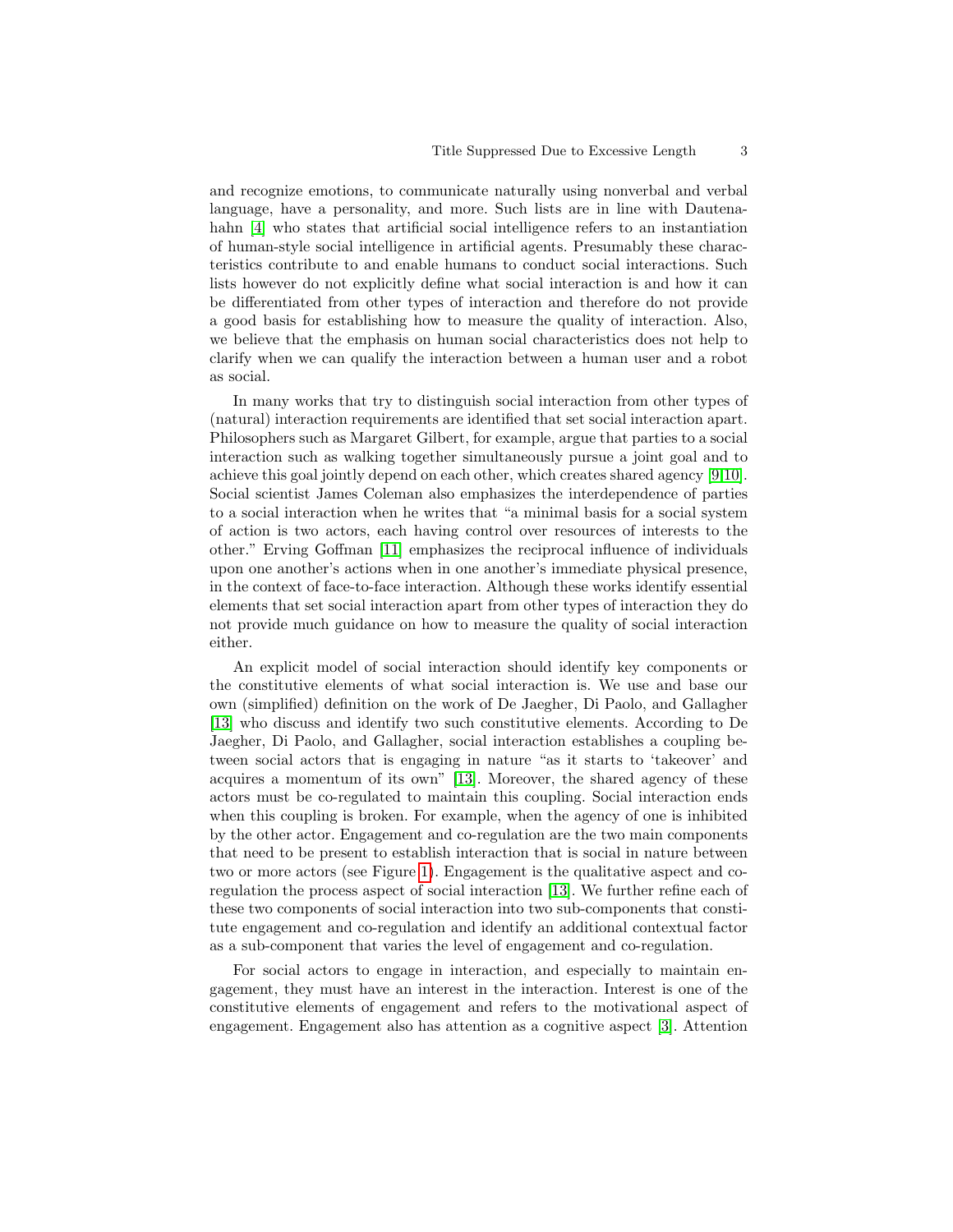

<span id="page-3-0"></span>Fig. 1. First version of the model of social interaction

is a constitutive element that directs engagement. Finally, engagement has an affective aspect as well [\[3\]](#page-7-13). Affect is a contextual factor that does not constitute engagement but shapes the level of engagement. Affect influence engagement by either stimulating or inhibiting attention [\[3\]](#page-7-13) and interest [\[18\]](#page-7-14). For example, when people enjoy interacting with a robot more cognitive resources become available to pay attention to the robot [\[3\]](#page-7-13).

Co-regulation means that social actors coordinate the interaction they are engaged in together [\[13\]](#page-7-12). An example of such coordination is leaving pauses in a conversation to allow the conversational partner to take the turn [\[8\]](#page-7-15). Social actors continuously and reciprocally influence each other's actions during the social interaction [\[11\]](#page-7-11) which requires agency on the part of each actor. It is important that during the interaction a sense of shared agency is maintained [\[1](#page-7-7)[,10\]](#page-7-10). In a social interaction there cannot be one actor that fully dictates how the interaction evolves. (Social) competences provide a contextual factor that influences the ability of each social actor to co-regulate the interaction [\[5\]](#page-7-16). For example, the more attuned to social signals these actors are, the more they can get in sync, the smoother the interaction proceeds [\[12\]](#page-7-17).

# 2.2 Quality

An important aspect of the model is that it enables us to make predictions about what robot behavior contributes to a good social interaction. For each of the six elements that constitute or shape social interaction (see Figure [1\)](#page-3-0) we can establish levels and weigh how they contribute to the overall social interaction. Inspired by standard definitions of usability  $5$ , we propose here to measure efficiency and satisfaction of social interaction using the six elements we identified. We argue that effectiveness which also is included in the usability standard is best measured in relation to task performance and is not an aspect of social interaction per se.

Efficiency The definition of social interaction discussed in the previous subsection gives us six elements (shown in figure [1\)](#page-3-0) that either constitute or shape social

<span id="page-3-1"></span><sup>5</sup> ISO standard for Ergonomics in human-system interaction (ISO 9241-210)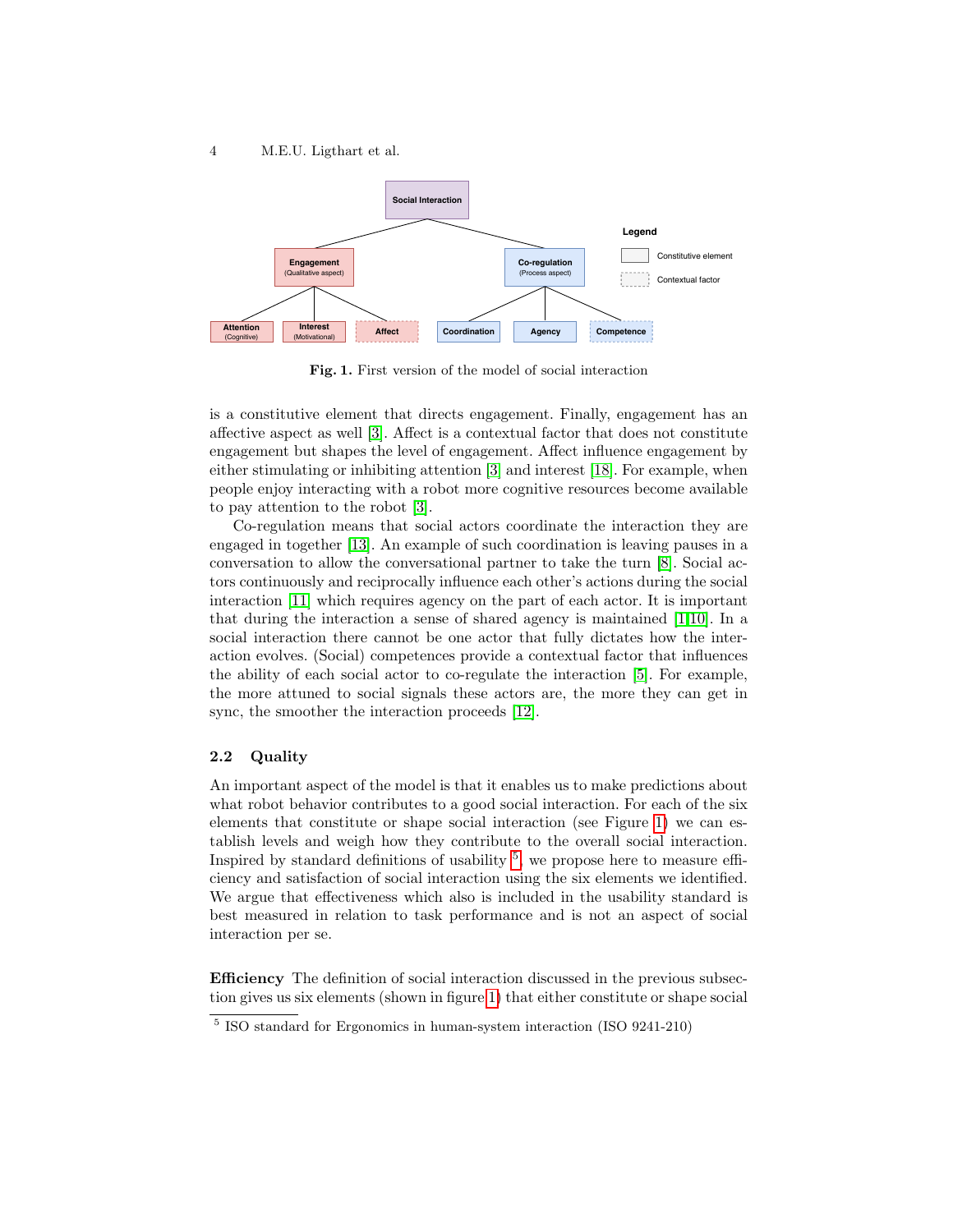interaction. The better each of the six elements of our definition are facilitated for the social actors the more efficiently a social interaction can be established.

The robot influences the efficiency of the social interaction in two ways. It has a role in facilitating engagement and co-regulation for its human counterpart. For example, the robot must allow the interactor to have agency over the interaction as well. Secondly, the robot must appropriately communicate about its own attention, interest, affect, coordination, agency, and competence to allow people to sufficiently attribute these qualities to the robot. This allows people to perceive the robot as a social actor and experience the interaction as social [\[19\]](#page-7-18).

Practically, the efficiency can be measured by measuring how well each of the six social interaction elements are facilitated for the human and attributed to the robot. For example, measuring the willingness of participants to continue the interaction and their perception of the robot's willingness to continue is a way to measure interest.

Satisfaction The final qualification of quality is the satisfaction people feel after the social interaction. Concretely, we propose to measure the subjective experience of the six social interaction elements. For example, how much agency did people experience or how competent did they feel talking to the robot?

# <span id="page-4-0"></span>3 Case Study: Hero Project

The model of social interaction and the approach we propose to measuring its quality provides a way to evaluate human-robot interaction more broadly. Although the definition is applicable for all socially assistive robots, the concrete measures and instruments that capture all the different facets of quality need to be tailored to the context of the robot application. For example, it matters which modality the robot uses to communicate. Coordination of the interaction is different when the user can talk to a robot or not.

The research performed within the Hero project was part of the formation process of the model. In this section we collected a number of examples from the Hero project that illustrate the relevance of each element in the model and how it influences the quality of the social interaction between child and robot. In the Hero project a social robot companion is being developed for children with cancer. The goal is to reduce medical traumatic stress by accompanying the child throughout their time in the hospital. That is why we are working on facilitating a supportive long-term interaction [\[15,](#page-7-1)[16\]](#page-7-2) and on designing concrete stress reducing interventions. The case study includes two different user studies.

The first user study revolved around the child and the robot getting acquainted with one another. We evaluated five interaction design patterns that facilitate self-disclosure. The more comfortable the children feel to share about themselves, the more input the robot has to personalize future interactions [\[15\]](#page-7-1) and the better a child-robot bond is facilitated [\[16\]](#page-7-2). The second user study was to evaluate a storytelling intervention. We evaluated three interaction design patterns that add different types of interaction to the storytelling activity [\[17\]](#page-7-3).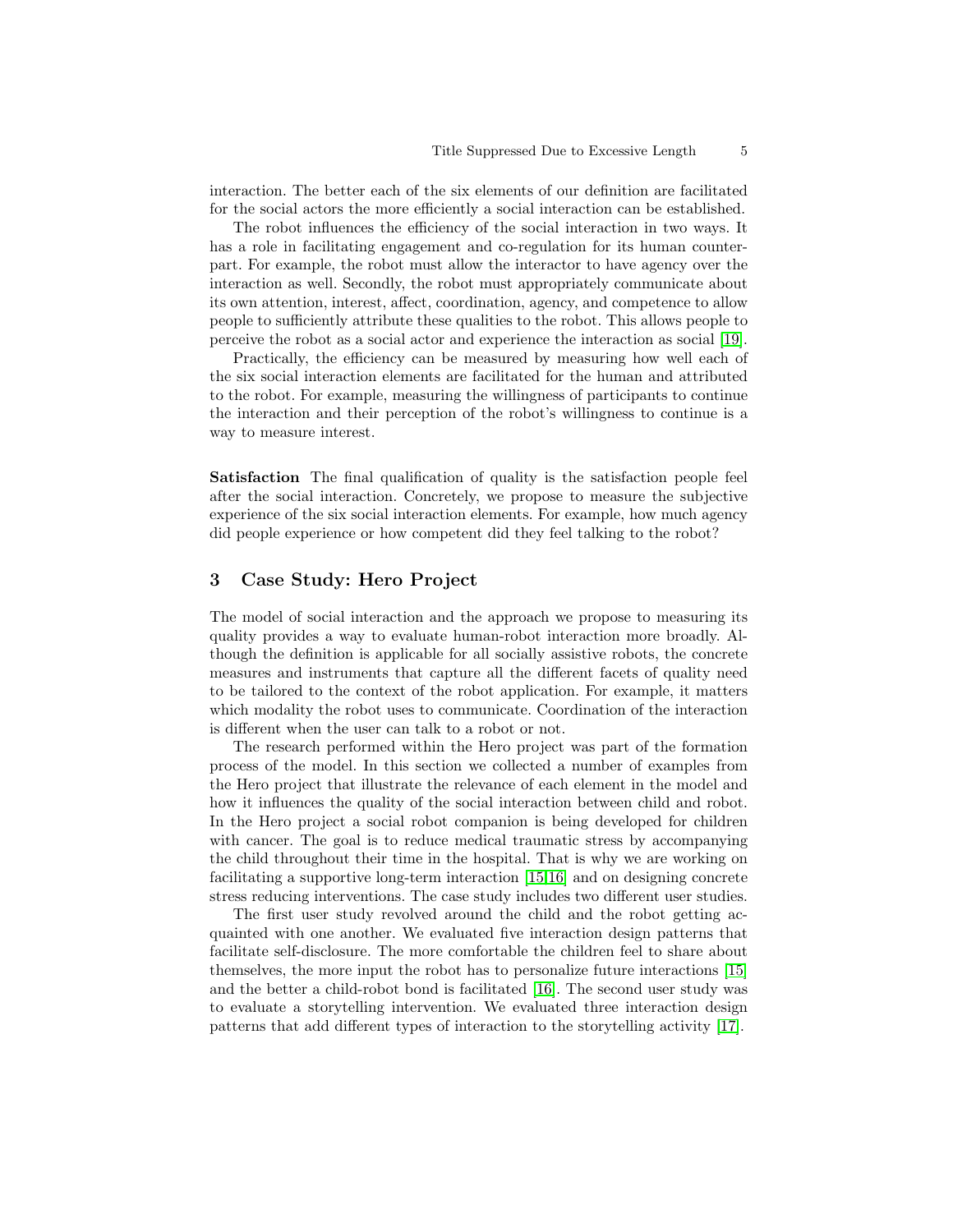#### 3.1 Attention

Interacting with a robot without really giving it attention might not lead to the desired support it is meant to give. Measuring attention and use it as a measure of quality helps to evaluate robot behavior. For example, the more efficient the robot is able to draw attention to itself, the more useful it will likely be for a distractive intervention. We used eye gaze direction and a peripheral detection task to measure attention. A storytelling activity with and without the design patterns were compared. The story with patterns drew significantly more attention than the 'plain' story [\[17\]](#page-7-3).

Looking at the efficiency helps to find an explanation of why the patterns were able to draw more attention. For example, during the plain story, where the robot continuously told the story, the attention dipped significantly half way. The design patterns introduced little moments of interaction that drew the attention back to the robot, preventing a dip [\[17\]](#page-7-3). In other words, the behaviors defined in the design patterns were more efficient in maintaining attention, than plainly telling a story.

# 3.2 Interest

That having and expressing a mutual interest in the interaction influences the quality of the interaction is something we encountered in the Hero project as well. Part of the getting acquainted interaction was a conversation about interests. 40% of the children indicated that they shared interests with the robot. That group of participants was able to recall more about the robot's backstory (important for getting acquainted) than those who did not felt to have shared interests. And the more the robot expressed to have shared interests with the child, the more socially attractive the children rated the robot and the more they self-disclosed to the robot [\[15\]](#page-7-1). The easier children can relate to the robot, the better the social interaction quality, and the more children can benefit from the positive effects of interacting with the robot. Something that needs to be improved for the Hero robot.

# 3.3 Affect

It is not only important to measure that users are engaged, but also whether they are engaged in a positive manner. Looking at the storytelling activity, almost all the children responded to the prompts of the robot to provide input for the story. In other words, a lot of engagement. However, only 59% of the children expressed during the final interview to be satisfied with the prompts. A slight majority enjoyed the prompts, but some thought they were boring or distracting [\[17\]](#page-7-3).

# 3.4 Coordination

The relevance for coordination during the interaction becomes abundantly clear when the robot operates autonomously. The main modality in the Hero project is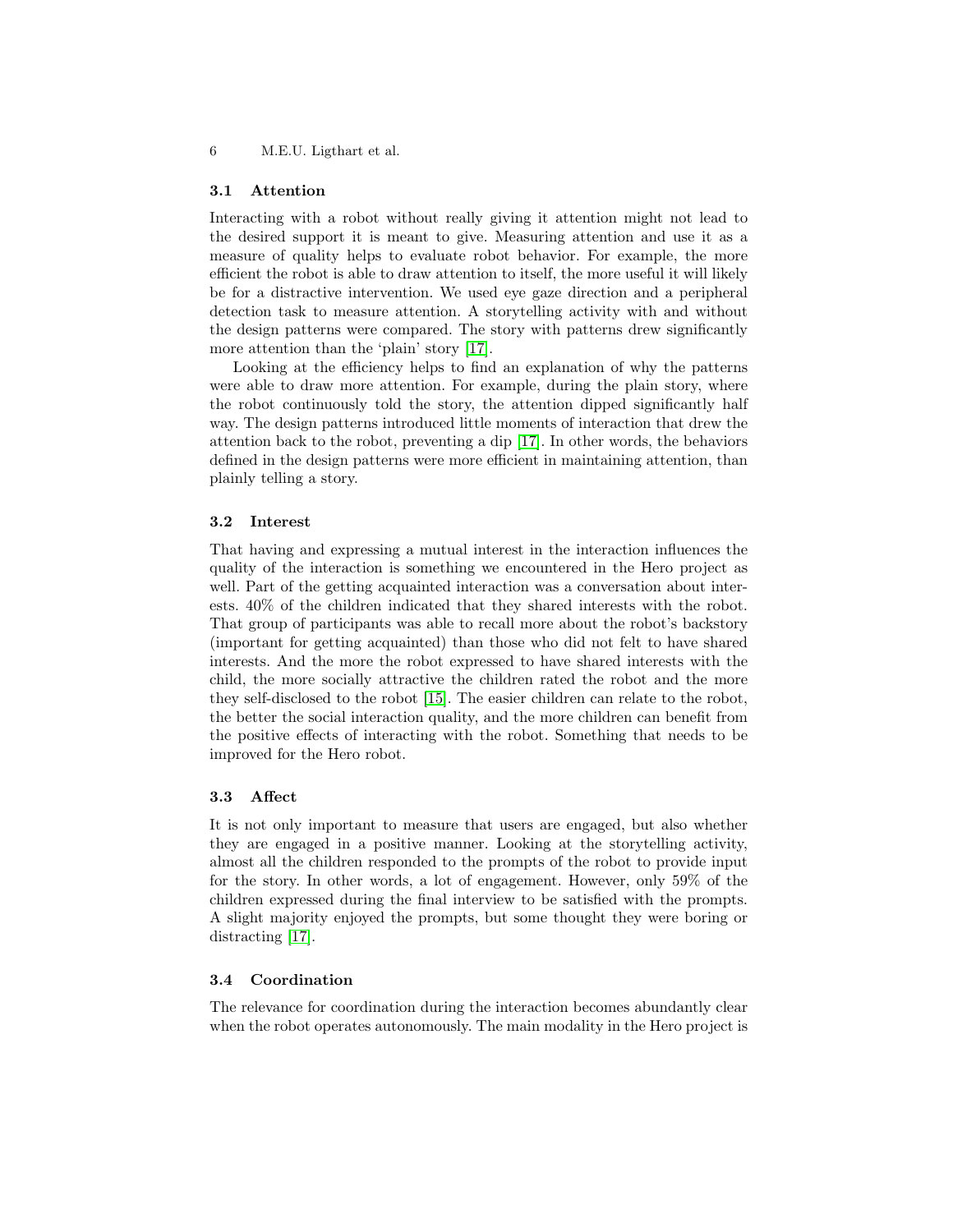speech. We therefore measure speech recognition performance and the influence the number of speech recognition errors has on other measures. Results show, for example, that the more speech recognition errors the robot made the less intimate children's self-disclosures were, the less comfortable the children felt during the interaction, the less socially attractive or competent the robot was rated, the less children could recall about the interaction, and the more confusing the interaction became [\[15](#page-7-1)[,16,](#page-7-2)[17\]](#page-7-3).

#### 3.5 Agency

One approach to keep an interaction manageable for an autonomous robot is for the robot to keep the initiative. However, it must do so without completely inhibiting the agency of its users. It can negatively affect the quality of the interaction otherwise. For example, a small portion of the children who engaged with the robot during the interactive story, by reenacting parts of the story with the robot (e.g. mimicking an elephant), expressed that they did so reluctantly. They felt a bit pressured by the robot or they did not want to disappoint it [\[17\]](#page-7-3). The better the robot can support children's agency, the higher the quality of the interaction. In this case the robot could, for example, communicate more clearly that it is perfectly fine to just watch the robot mimic an elephant.

# 3.6 Competence

Social competence in human-robot interaction for the robot revolves around being able to perceive, process, and act on social signals of the user, while for people it is more about knowing how to navigate the robot's interfaces. The robot can help its user, for example, by offering an 'how to talk to me'-tutorial. Children who interacted with the robot after a tutorial self-corrected more, for example by repeating an answer if they spoke before the speech recognition system was activated (indicated by a beep), preventing a lot of recognition errors [\[15\]](#page-7-1).

# 4 Conclusion

In this paper we present a first model of social interaction that can be used to evaluate socially assistive robots. We distinguish between task performance and the effectiveness of the social interaction to offer 'assistance' and the quality of the social interaction. We define the quality of social interaction in terms of the efficiency with which the social interaction is performed, and the satisfaction of a user with the ongoing social interaction. In order to arrive at a practical method for measuring the efficiency and satisfaction, we identified engagement and co-regulation as two key constitutive elements of social interaction.

The exploratory work presented in this paper is discussed in the context of the Hero project, a socially assistive robot for children with cancer. A project that would benefit from a systematic evaluation of the social interaction quality using a mature model. The next steps would be to ground the model in the literature further and to validate it, hopefully collaboratively with the SAR community.